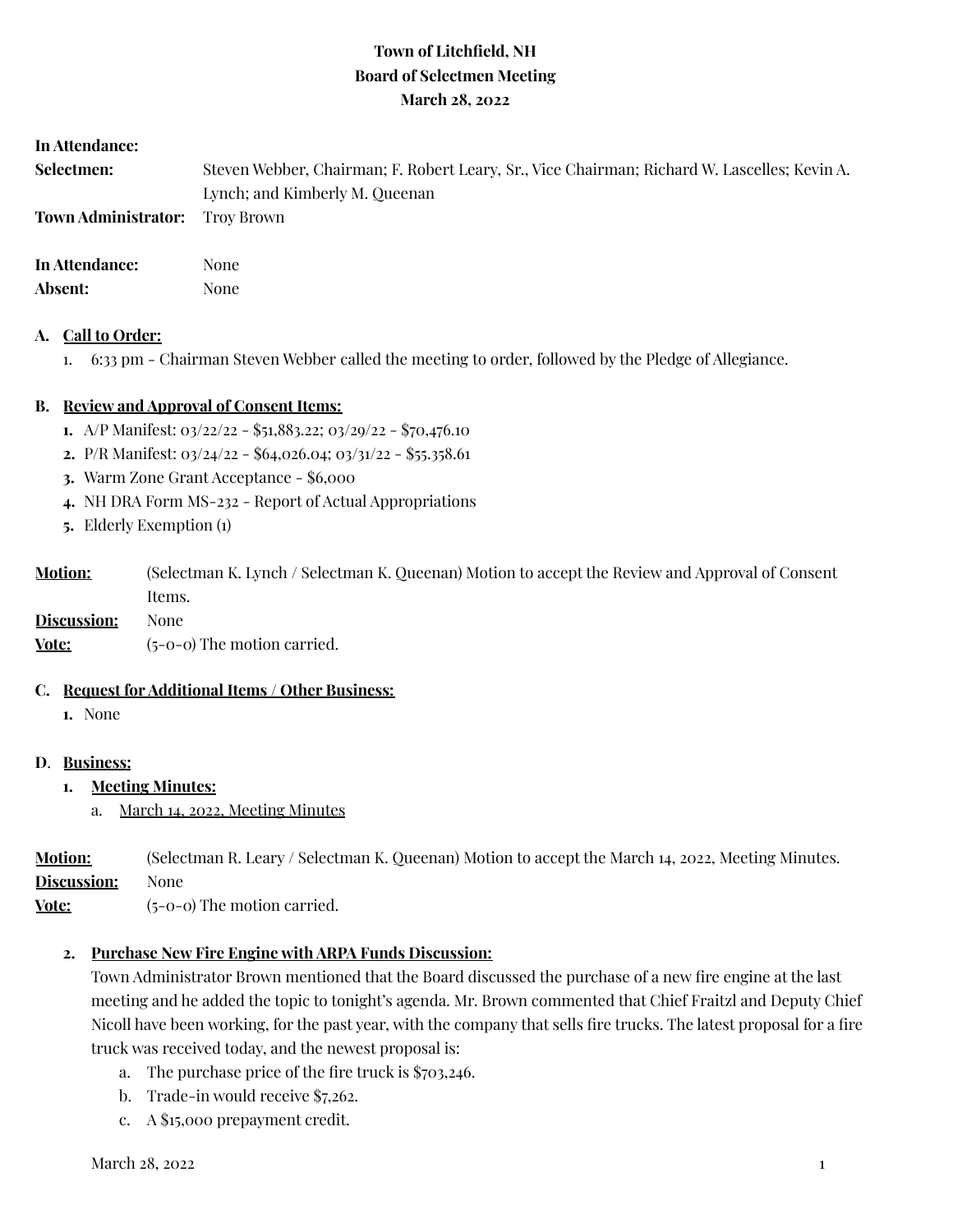- d. This reduces the purchase price of the fire truck to \$680,984. This was the amount provided in the article.
- e. The price is solid until April 15.
- f. The price will be locked in as long as the town provides a down payment of \$450,000 on or before April 15.
- g. The second payment would be due on July 1 in the amount of \$230,984.

Mr. Brown commented that they had reached out to legal counsel and asked if the warrant article failed, and in legal counsel's opinion, could the town use the American Rescue Plan Act (ARPA) funds to purchase the fire engine. Legal counsel's advice was that the town could use the ARPA funds for the purchase of a fire engine, and 'No Means No' would not be a factor in this case.

Mr. Brown explained that 'No Means No' would not be a factor because the ARPA funds are a Grant Fund, and the Select Board has been granted authority by the voters to accept Unanticipated Funds and to expend those funds however they choose. He noted that ARPA Funds are different from the Operating Budget, and when taxpayers vote 'No' regarding the Operating Budget, then 'No Means No.' Mr. Brown noted that he provided the Select Board with information regarding 'No Means No.'

Mr. Brown reminded the Select Board that the Town of Litchfield would receive \$904,623 in ARPA funds, and the town received the first payment of \$452,311.62 in July 2021. He noted that the funds are in the bank and a separate account from any other town funds. The second payment of 224,623 would be received around May or June of this year. Mr. Brown commented that he attended a webinar regarding ARPA funds that he found very informative. He mentioned that cities and towns that had received less than \$10,000 in ARPA funds may use the funds under the term 'loss of revenue.' The 'loss of revenue' term allows towns and cities to purchase capital items, one-time expenses, and items put off because of the pandemic.

Mr. Brown mentioned that if the Select Board wanted to consider using ARPA funds for the purchase of a fire engine, then the next step would be to hold a Public Hearing. The Select Board would hold a Public Hearing, and the Board would provide enough notice for the citizens. Mr. Brown noted that he reserved the auditorium at CHS, and he has spoken to LCTV to have their staff attend the hearing. The Litchfield Fire Department has gathered further information to provide to the citizens if the Select Board supports a Public Hearing. He added that if the Select Board does not support using ARPA funds to purchase a fire engine, then there is no need to have a Public Hearing.

Selectman Leary stated that he had several comments to make about using ARPA funds for the purchase of a fire engine. Mr. Leary added that he was going to read an email in its entirety into the minutes and point out some discrepancies.

Mr. Leary stated that he and Chairman Webber had received comments from Chief Fraitzl, Deputy Nicoll, and Paul Kelly about remarks made at the last Selectmen's meeting. Mr. Leary read , "The firemen are extremely upset that they were called out for not being at the polls on voting day, and they raised some valid points that we should all be aware of."

"First, not one other town employee only or Department has been at the polls over the past several years providing information that impacts their budget request. The firemen feel that they should not be asked to beg for equipment that is needed for their safety and the safety of Litchfield residents. Yet here we are. We have the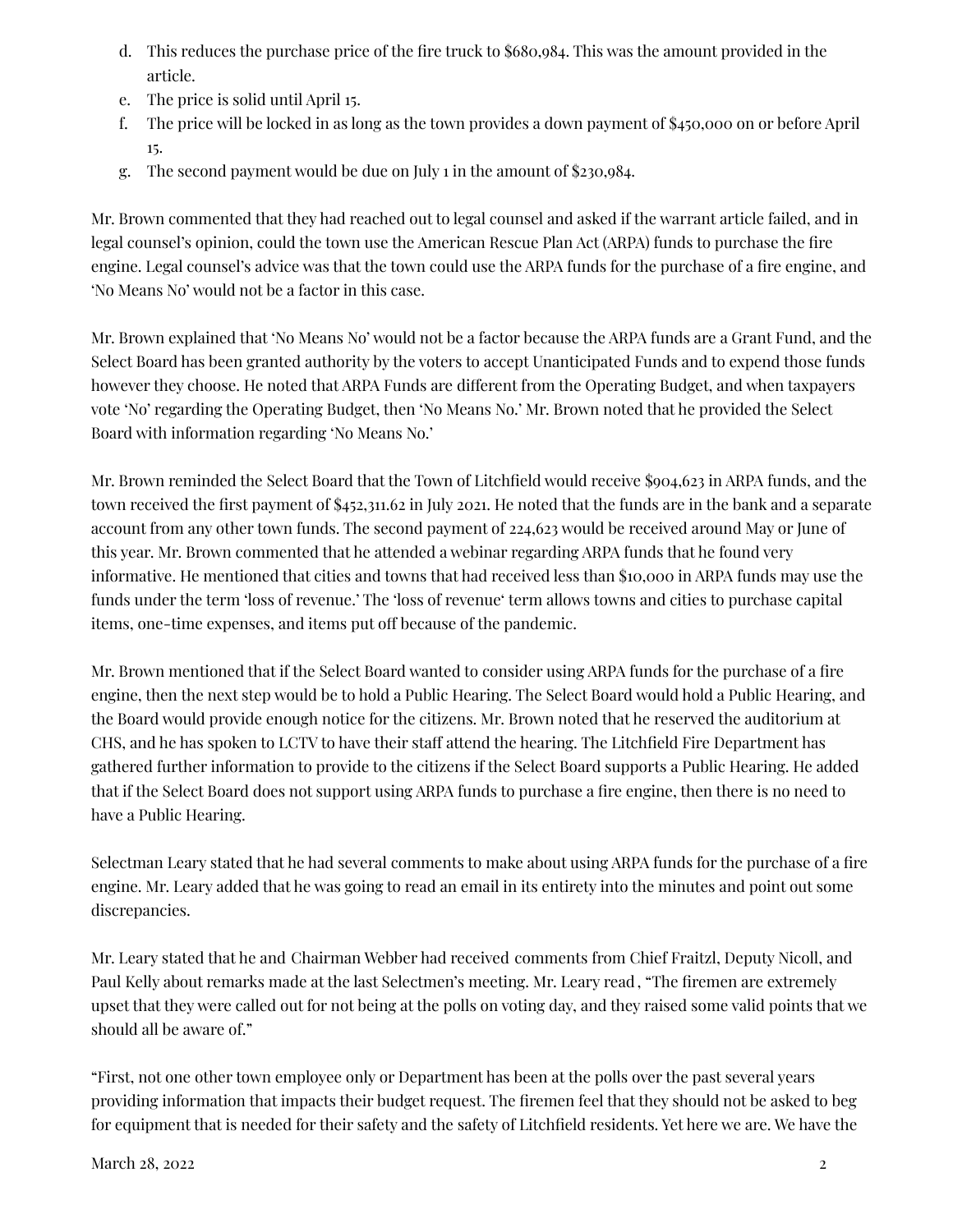creation of a School Resource Officer (SRO), a part-time clerk, several plow trucks, \$200,000 paving warrant articles, radio communication products, etc. No one Department was outside and being represented. In fact, the Deputy Chief said that he would need to take advantage of a vacation day if he did attend the polls. He asked permission to place information at the polls but was denied by the Moderator."

"Second, the Selectmen have asked the Fire Department to defer the purchase of the fire engine for two years, and they have done so with a handshake agreement that a new fire engine would be a priority of the Board. Based on this input, Chairman Webber requested a revised cost estimate of this specific purchase details and asked that I secure a location for a Public Hearing if the Board of Selectmen decides it is the next step to take."

Mr. Leary responded to several parts of the email:

- 1. Mr. Leary said that Town employees, including firefighters, have been at the polls over the past few years. He noted that the firemen were at the polls a few years ago when the town was voting on a new fire station.
- 2. There were two police officers inside the polling station. You could walk into the building and lay eyes on them. The Town Clerk cannot be outside polling because the Town Clerk needs to be inside running the election. Town Administrator Brown reminded Mr. Leary that the police officers were there because they were on paid detail.
- 3. Mr. Leary stated that all the Selectmen were at the polling station, and they were not paid.
- 4. Mr. Leary acknowledged that it was true that the Moderator denied permission to allow the Fire Department to place information regarding the fire engine at the polling station.
- 5. Mr. Leary stated there was never a handshake agreement. Chairman Webber mentioned that the first year the Fire Department wanted a new fire engine on the warrant, Selectman Lemire asked the Fire Department to defer until the following year. The next year there was talk about putting the fire engine on the warrant, but it was during the pandemic and the Select Board voted not to put it on the warrant.

Mr. Leary mentioned that he had said all along that the town should not spend all the money on one item. He suggested that \$200,000 could be expended on the roads, or funds could be spent on culverts and catch basins that need to be replaced. He added that after fixing the roads, culverts, and catch basins, there would not be enough money to purchase a fire truck. Mr. Leary suggested that the remaining funds be spent on weapon upgrades and a new side by side for the Police Department.

Selectman Lynch said that 'No Means No' even though the funds would not come from the Operating Budget. He noted that there is a fire engine need, but the town should wait until the next election to approve the purchase of a fire truck. He suggested that the Fire Department look into purchasing a used fire truck. Mr. Lynch agreed with Mr. Leary that the ARPA funds should go to the repairing of the roads, and the purchase of a backhoe. He commented that the Fire Department should have been looking to replace the aging fire engines years ago, instead of having a new fire station.

Selectman Lascelles said that he did not doubt that there was a need for a new fire engine, but he was concerned with spending all of the ARPA funds on one item. He acknowledged that legally 'No Means No' was not applicable regarding the purchase of a fire engine. Mr. Lascelles mentioned that using the ARPA funds to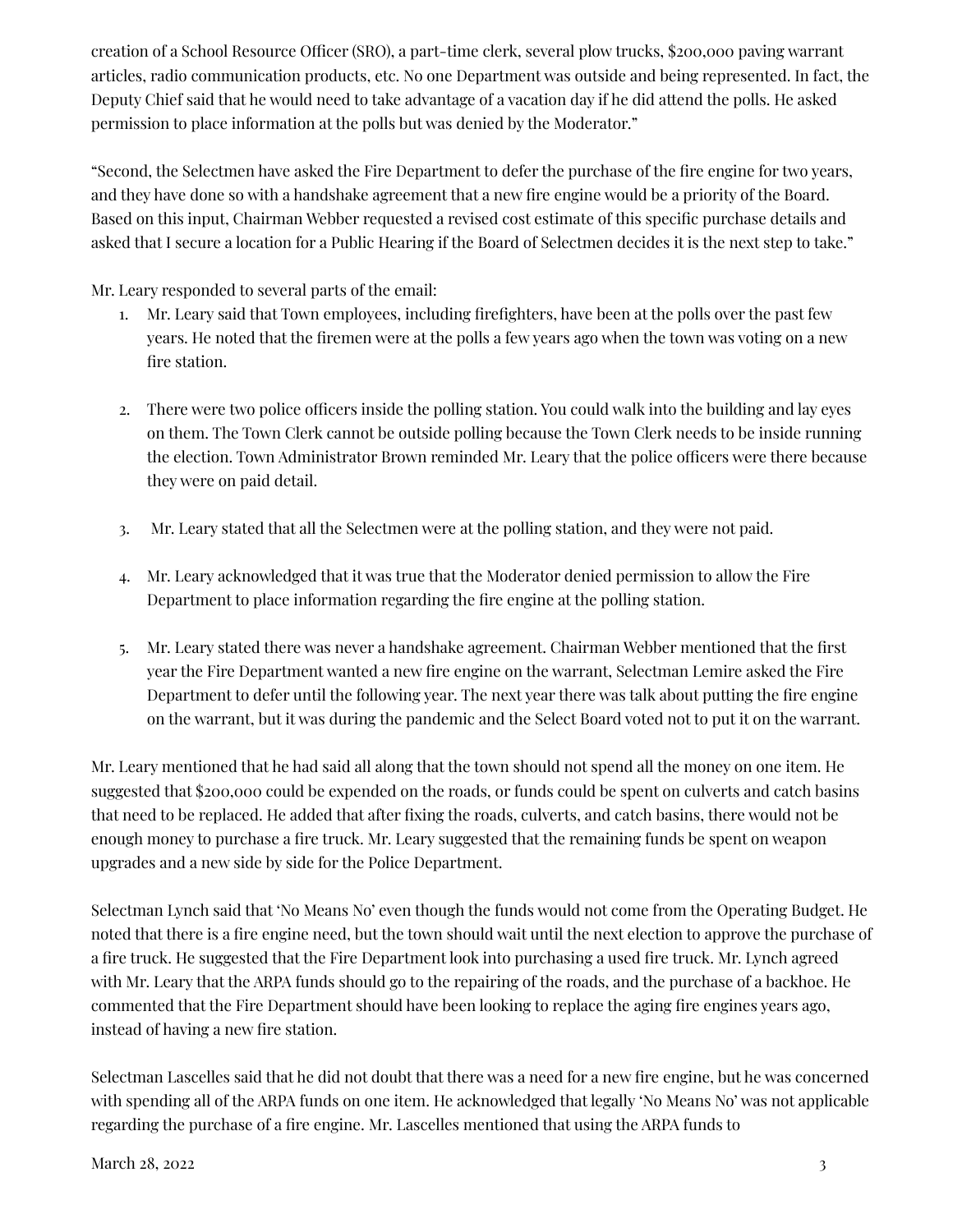purchase a fire engine is ethically questionable, and added that he would want a consensus from the Board and not just a majority vote in order to purchase a fire engine.

Selectman Queenan mentioned that the need for a fire truck is real and acknowledged that she understood what their concerns were with 'No Means No.' Ms. Queenan noted that she is keeping an open mind, regarding the purchase of the fire engine, because she wanted to hear everyone's input. She added that if the money was going to be raised and appropriated by the town, then 'No Means No,' but this is a Federal Grant. Ms. Queenan commented that the CIP Plan shows that the fire engine is on the list for 2022. She noted that residents could see the CIP Schedule if they went to [https://litchfieldnh.gov/cip.](https://litchfieldnh.gov/cip)

Ms. Queenan pointed out that the taxpayers in town need a Town Meeting to learn what ARPA is, what ARPA funds will pay for, and what the funds will not pay for. She noted that the Select Board then needs to find out what the Department Heads need, and ask the taxpayers for input.

Chairman Webber agreed that 'No Means No' is a gray area but noted that the town needs a new fire engine because the fleet is aging. He suggested looking at the CIP Plan that Selectman Queenan had mentioned. Mr. Webber commented that the Capital Improvement Planning Committee is the correct Committee to decide how the ARPA funds should be spent.

Mr. Brown stated that all the ARPA funds need to be encumbered by December 31, 2024, and expended by December 31, 2026. He added that one of the reasons for the new fire station was that the fleet was getting old, and if they were going to replace a fire engine while still at the old fire station, the fire engine would have to be specially ordered. The new fire station allows the town to purchase a fire engine without being specially ordered.

The Board discussed the difference between spending \$703,246 once or approximately \$95,103 per year over eight years.

The Board then discussed how they wanted to proceed with the ARPA funds. Chairman Webber stated that the discussion with the ARPA funds should be headed by the CIP Committee. The CIPC is made up of Department Heads, and members of the community.

# **E. Public Input @ 7:22 pm:**

# 1. George Lambert  $(i)$  -

Mr. Lambert introduced himself and noted that he spent time as a Selectman in the Town of Litchfield and as a member of the Legislature. He thanked Town Administrator Brown for his help earlier in the day. Mr. Lambert commented that when he was a former Selectman, he never would have contacted legal counsel to receive advice regarding an article because of his concern that he would look like an elected official who wanted to go against the will of the voters.

Mr. Lambert mentioned that the current Select Board asked legal counsel about their options if the taxpayers voted no to the purchase of a fire engine. He stated that legal counsel informed the Selectmen that "funds accepted under RSA §31:95-b (appropriation for funds made available during the year) are exempt from all the provisions relative to limitations and expenditures of town money. I would say that 'No Means No' does not apply."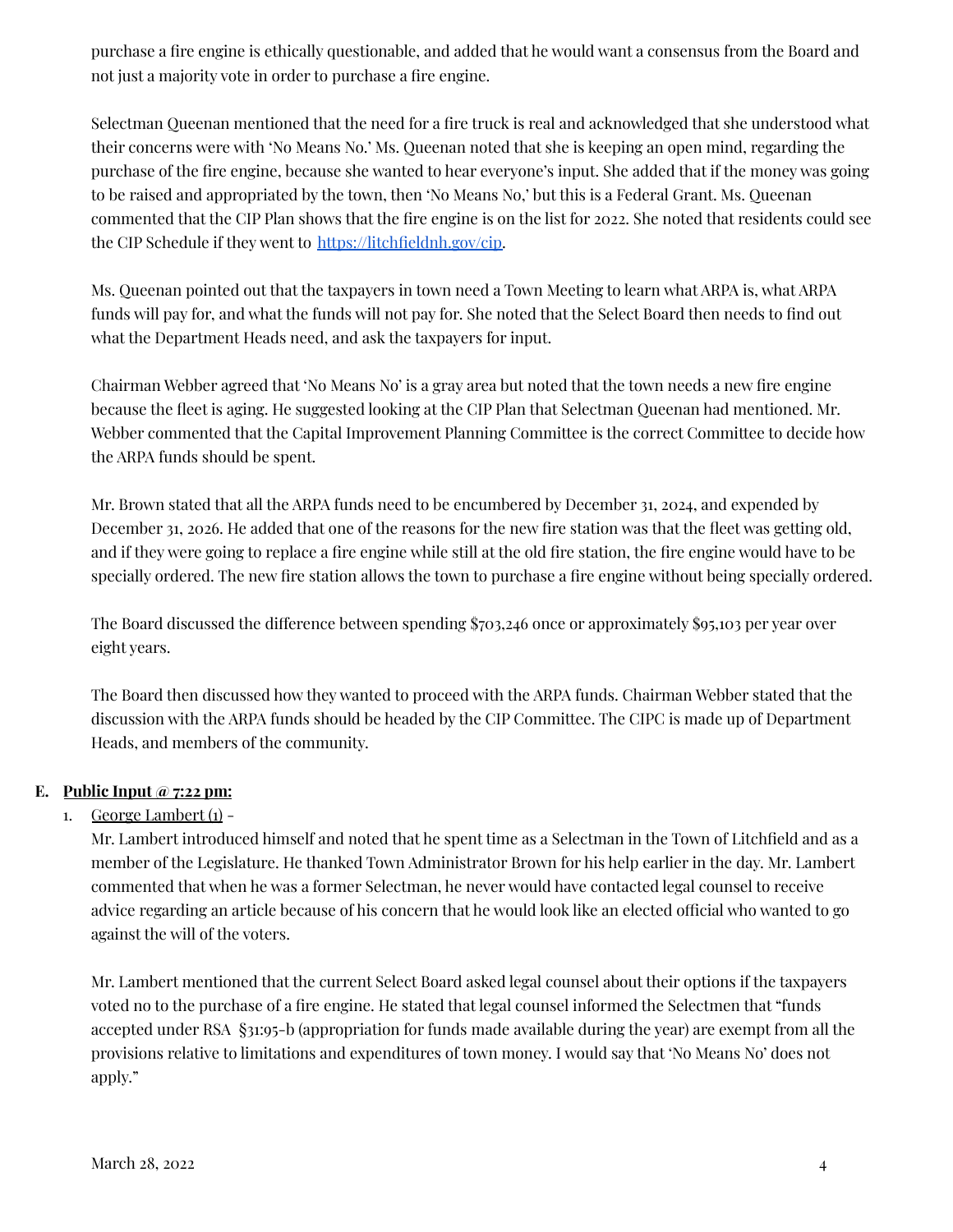Mr. Lambert chose not to accept legal counsel's answer and researched further. He went to the NHMA and found an article that asked the question, "Assume that a special warrant article seeking an appropriating is defeated at an Annual Meeting. The government body later applies for and receives either a grant or private donations which will cover all of the proposed expenses. Can the money be accepted under RSA §31:95-b and used by the governing body to accomplish the purpose?"

Mr. Lambert stated that the answer was, "You have a legal argument that such an action is appropriate because of RSA §31:95-b, which indicates that such action would be exempt from all provisions of RSA 32 relative to the limitation on expenditures by the town or village. This seems to suggest that the money could be accepted and used as the government body directs for any legal purpose."

Mr. Lambert acknowledged that the Select Board has a legal defense but added that the community would be angry. Mr. Lambert stated, "If I have anything to say about it, there is no way that you are going to enter into a contract by April 11. I am going to file a temporary injunction to keep the town from entering that contract and an indefinite injunction to keep the town from doing that."

Mr. Lambert stressed that the Select Board would be going against 'No Means No' if they use the ARPA funds to purchase a fire engine, and it does not cover the entire cost. Town Administrator Brown said the ARPA funds would cover the cost of the fire engine, and the Operating Budget would cover the maintenance cost.

Mr. Lambert stated, "Is there anyone on the Board that wants this to get messy? If there is, then vote in the affirmative; if you don't want it to get messy, vote tonight for a Deliberative Session to hold a Public Meeting." He pointed out that he played this game against the School District last year. Mr. Lambert said he was happy doing it against the School District and would be happy doing it against the Town of Litchfield.

Mr. Brown informed Mr. Lambert that the Select Board sent the question to legal counsel before the Deliberative Session to anticipate that a voter would ask, "what happens if this is voted no?'

# 2. John Latsha, 10 McElwain Dr. -

Mr. Latsha mentioned that he attended the Deliberative Session and even commented that the Select Board could pay for the engine in full. He noted that many cities and towns had used the ARPA funds to purchase a fire engine.

Mr. Latsha asked why Litchfield could not be like every other town. Instead, he had to come to a Select Board meeting and listen to a resident threaten the Selectmen with a lawsuit. Mr. Latsha was concerned that next year the fire engine would increase in cost, and the taxpayers of Litchfield would have to pay more for the exact vehicle.

Mr. Latsha asked the Board if this conversation would be happening if the fire engine article passed and the Select Board wanted to give the ARPA funds to the Transfer Station or the Highway Department. He asked that the Select Board avoid the drama that occurs in Litchfield and purchase the fire engine now instead of paying more for it later.

Mr. Latsha stressed that during the Deliberative Session, there was no discussion about the streets falling apart, the culverts, and the catch basins needing repair. He suggested that the Selectmen should have mentioned these issues at the Deliberative Session.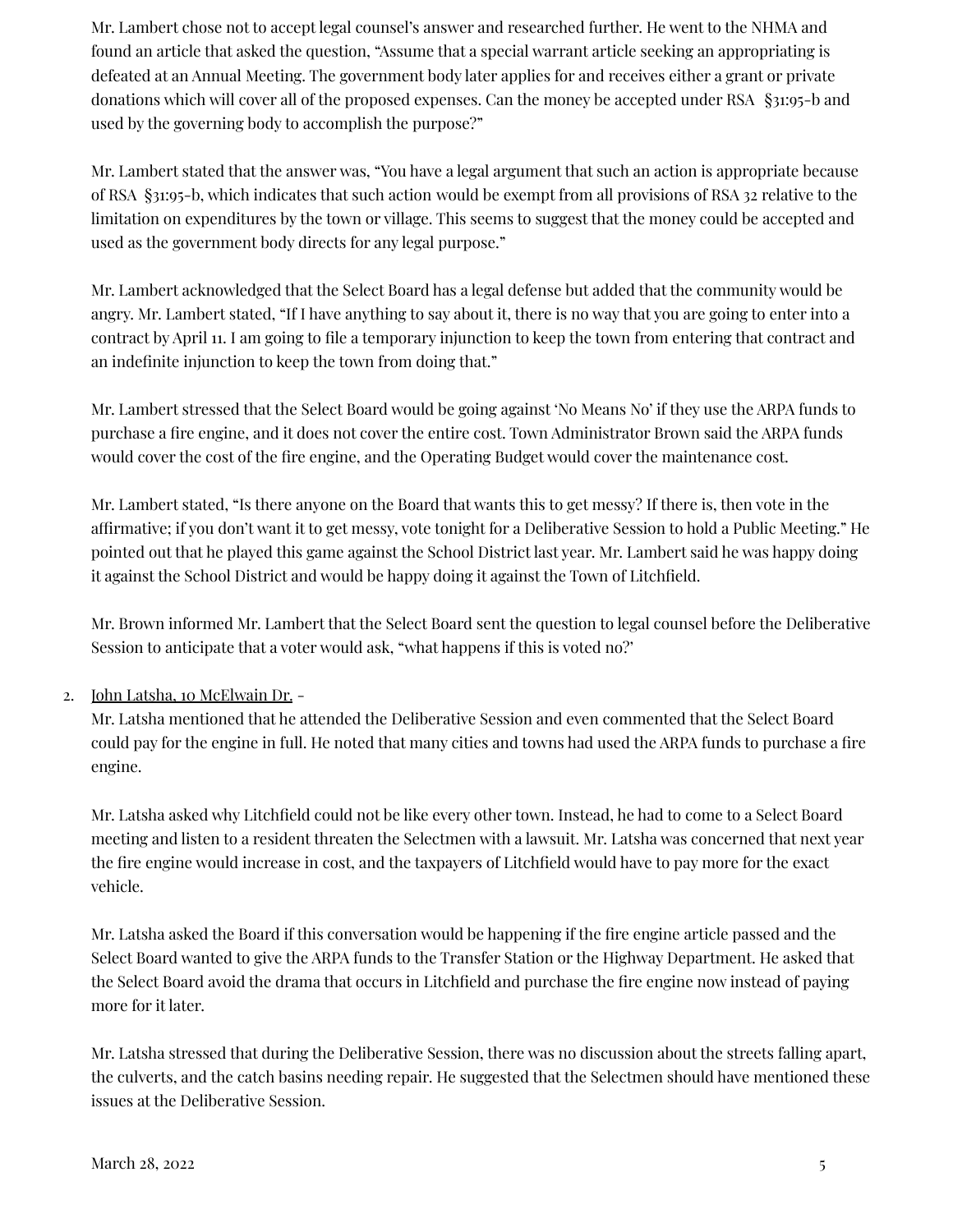## 3. Joe Cabral, 7 Brickyard Dr. -

Mr. Cabral suggested that the town looks into purchasing a used fire engine instead of a new fire truck. He supported Selectman Leary's comment that the roads are bad and need to be repaired. He mentioned that the Fire Department should have brought the fire truck inspection reports to the Deliberative Session.

The Select Board stated that most of the Budget Committee members supported the purchase of the new fire engine, but as a Committee, they could not support the article because it went over the tax cap. Mr. Cabral mentioned that the Select Board should purchase a used fire truck then give the police officers a new police station.

## 4. George Lambert (2) -

Mr. Lambert stated that if the Board did not vote to put the fire engine on the warrant, then the Board would not be having this discussion. He commented that the Board should have left the fire engine off the warrant; after the election, the Board could have easily used the ARPA funds to purchase the fire engine without question. Mr. Brown reminded Mr. Lambert that the Board started working on the warrants in November, and the government provided no guidance on whether towns could purchase a fire engine with the ARPA funds. In December, the Select Board sent a letter to the State Contractor and asked if the town was permitted to purchase a new fire engine with the ARPA funds. The response did not provide an answer for the Select Board. Mr. Brown pointed out that the Budget Committee needed the warrants from the town to review them. The Select Board was required to write the warrant the way they did because they did not have the information that they have now.

Chairman Webber commented that members of the Budget Committee might be upset that the Board is having this discussion. Still, the Board intends to be transparent and to make a decision regarding the ARPA funds that are in the best interest of the community.

## 5. Community Member (email) -

Selectman Queenan stated that she received an email from a resident, and Ms. Queenan read the email into the minutes. The email read, "There has been a discussion that the Selectmen will be using ARPA funds to purchase the fire truck that was rejected by the voters. Can you do this without the ok of the voters? Someone said that we have already received \$500,000 of the \$900,000 we are to receive. Where is the money now? Are we earning interest?"

The Selectmen agreed that they were currently discussing the possibility of purchasing a fire engine using ARPA funds. Mr. Brown answered where the funds were being held earlier in the meeting, and the funds are receiving interest.

The second question was whether the town has DUNS and SAM numbers. Mr. Brown stated that the town does have DUNS and SAM numbers, which are equivalent to a Federal Identification Number.

Public Input Closed at 8:02 pm.

## **F. Business (cont.):**

# **2. Purchase New Fire Engine with ARPA Funds Discussion (cont.):**

Chairman Webber stated that the Board was back to whether they wanted to have a Public Hearing to address the uses of the ARPA funds to purchase a fire truck or have the CIP draw up a plan for the usage of the funds.

The Board discussed what they wanted to do regarding the ARPA funds.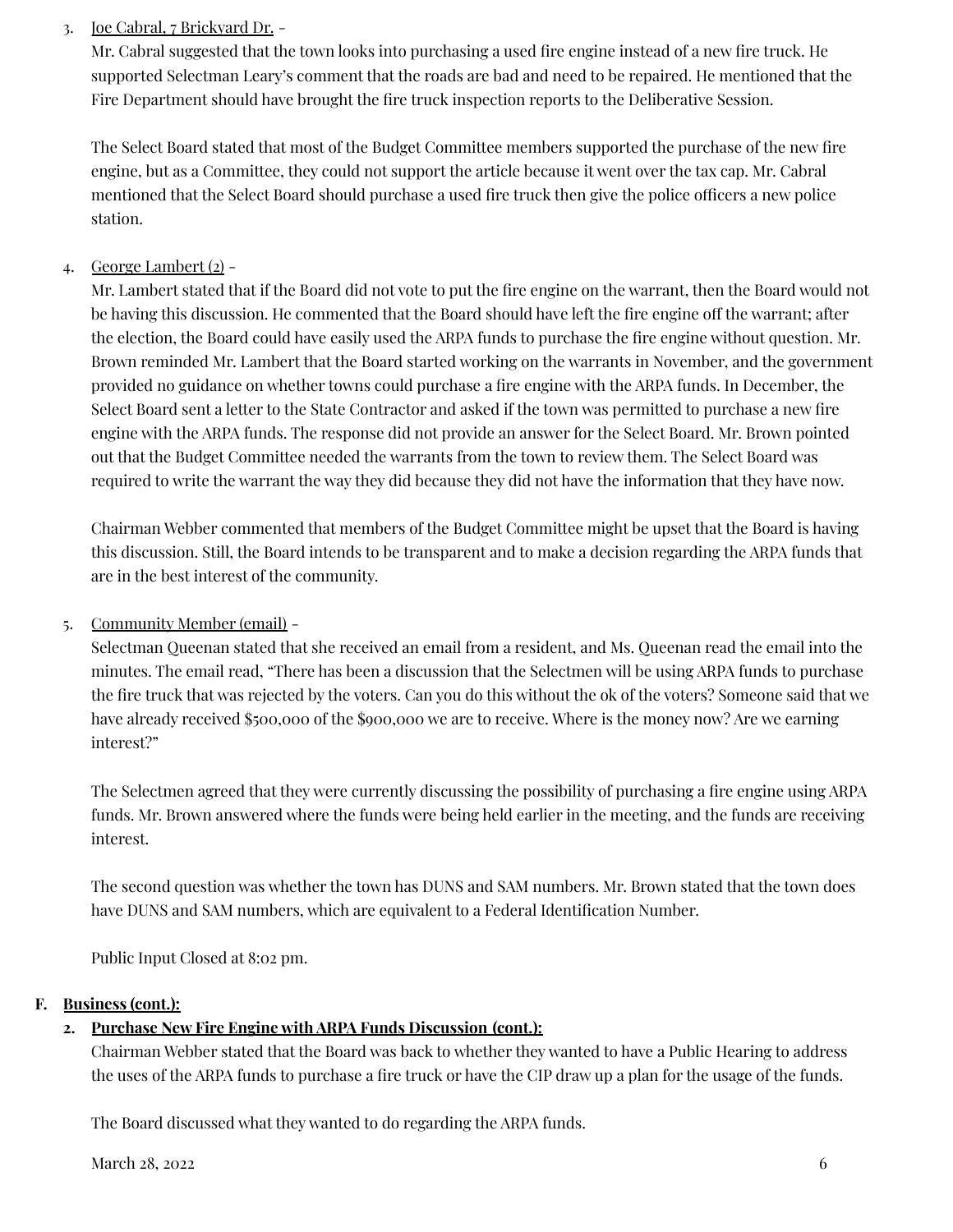**Motion:** (Selectman K. Lynch / Selectman R. Lascelles) Motion to send it to the CIP. **Discussion:** None **Vote:** (5-0-0) The motion carried.

#### **3. Appointments:**

- a. Laura E. Mills, Deputy Town Clerk/Tax Collector (term exp. 3/13/23)
- b. Michael Falzone, Trustee of the Trust Funds (term exp. 3/13/23)
- c. Karen Psaledas, Deputy Treasurer (term exp. 3/31/24)
- d. Mike Boschi, Recreation Commission Reg Member (term exp. 3/31/25)
- e. Judy Brennen, Recreation Commission Reg Member (term exp. 3/31/25)
- f. Laura Gandia, ZBA Full Member (term exp. 3/31/25)
- g. Albert Guilbeault, ZBA Full Member (term exp. 3/31/25)
- h. Jayson Brennen, Conservation Commission Full Member (term exp. 3/31/25)
- i. Diane Plansky, Conservation Commission Full Member (term exp. 3/31/25)
- j. Kate Stevens, Planning Board Full Member (term exp. 3/31/25)
- k. Ronald Stevens, Planning Board Full Member (term exp. 3/31/25)
- l. Curtis Sampson, Planning Board Full Member (term exp. 3/31/25)
- m. Alan Sandler, Alternate Library Trustee (term exp. 3/31/23)

| <b>Motion:</b>     | (Selectman K. Lynch / Selectman K. Queenan) Motion to approve the appointments, as mentioned. |
|--------------------|-----------------------------------------------------------------------------------------------|
| <b>Discussion:</b> | None                                                                                          |
| Vote:              | $(1-\Omega-\Omega)$ The motion carried                                                        |

**Vote:** (4-0-0) The motion carried.

#### **5. Committee Members Not Seeking Reappointment:**

- a. Mark Falardeau, ZBA Alternate Member (term exp. 3/31/22)
- b. Mark Benoit, ZBA Alternate Member (term exp. 3/31/22)
- c. Harry Menzigian, Heritage Commission Full Member (term exp. 3/31/22)

Chairman Webber asked for a motion to accept their not seeking reappointment, as mentioned.

| <b>Motion:</b> | (Selectman R. Leary / Selectman K. Queenan) Yes |
|----------------|-------------------------------------------------|
| Discussion:    | None                                            |
| Vote:          | $(4-0-0)$ The motion carried.                   |

Chairman Webber asked Town Administrator Brown to send thank you notes to those not seeking reappointment.

#### **6. Town Administrator Report:**

Town Administrator Troy Brown reviewed several items with the Select Board.

#### **a. Boulderdash Trail Bridge Construction**

Mr. Brown commented that he received communication from Jayson Brennen and Matt Lepore. They are working on trail systems within the town, and they will be working on Boulderdash in the white trail. They are working on improving the stream crossing process, minor trail reloads, and relocation to get it out of the wet areas.

#### **b. Albuquerque Ave. Speed Complaints**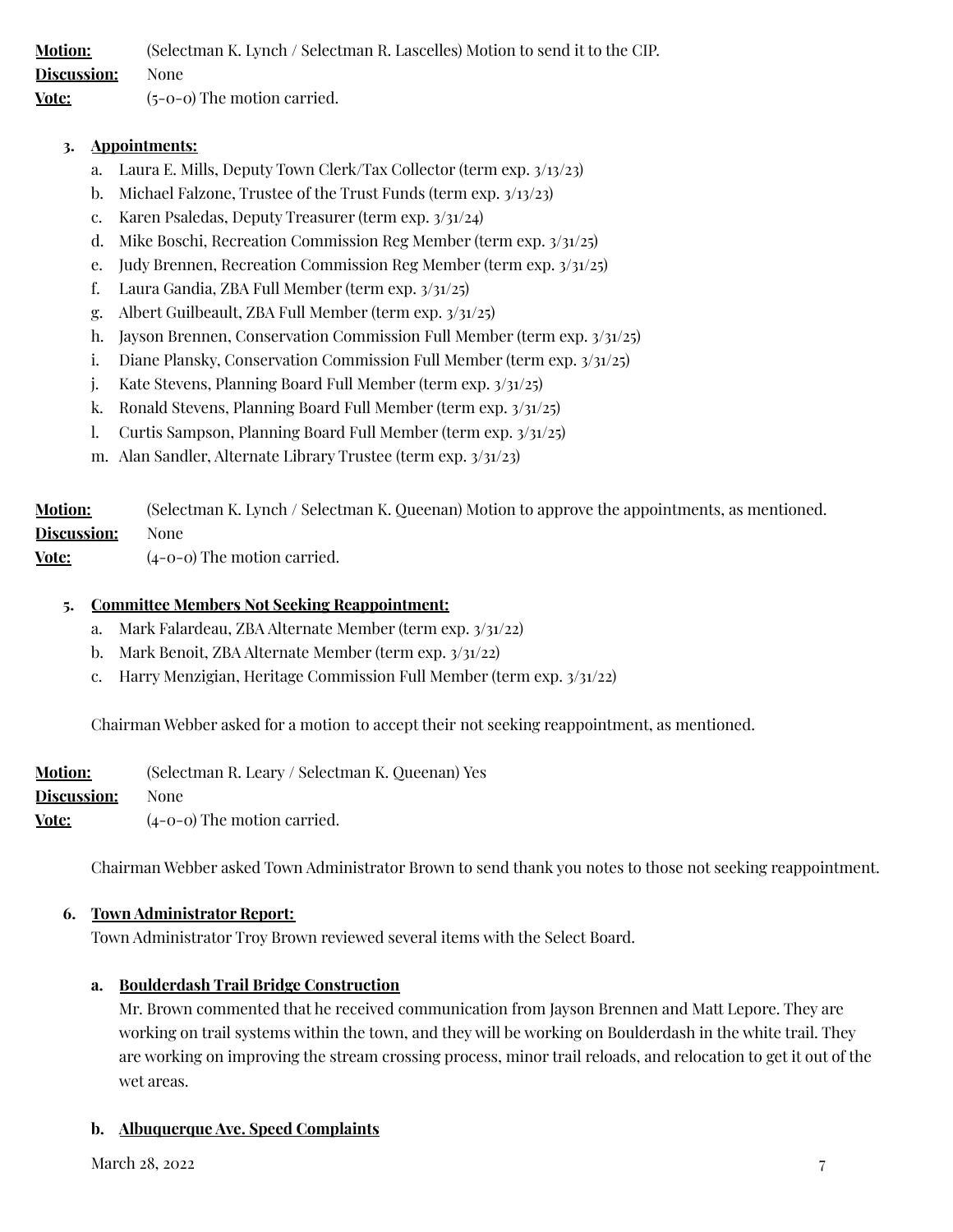Mr. Brown mentioned that there had been complaints regarding speed and traffic violations on Albuquerque Ave. Selectman Leary suggested that the Litchfield Police Department be informed of the issues. Town Administrator Brown said he would talk to Road Agent Brown and see if the signage on Albuquerque Ave. is meeting the standards.

## **c. Water Use Reporting**

The town has received emails from residents complaining about the Pennichuck water rates and the water quality. Mr. Brown forwarded some of the correspondence that the town had received to the attorney who handled the Pennichuck Water case. The attorneys will put together a response to the questions.

## **7. Selectman's Report:**

## **a. Chairman Steve Webber**

## **1. Rec Commission**

The Rec Commission meets on Tuesday, April 12, at 7:30 pm.

## **2. School Facilities Improvement Committee**

The School Facilities Improvement Committee will have a meeting on April 6.

## **b. Vice-Chairman Robert Leary**

# **1. Budget Committee**

The Budget Committee met on Thursday, March 24, at 7 pm. The Committee voted to make John David Son the Chair and Kate Stevens the Vice-Chair. The Budget Committee also assigned members to represent specific Committees.

## **c. Selectman Rich Lascelles**

**1. Emergency Management Team** Nothing to report.

# **2. Heritage Commission**

The Heritage Commission will meet sometime in April.

## **d. Selectman Kevin Lynch**

**1. Conservation Commission** Nothing to report.

# **e. Selectman Kim Queenan**

**1. Planning Board**

The Planning Board is scheduled to meet on April 5. They will also work with Jay Minkarah about setting up a workshop regarding the issues of speed and calming measures on Albuquerque Ave.

# **2. Capital Improvement Planning Committee (CIPC)**

The Capital Improvement Planning Committee is scheduled to meet on April 4.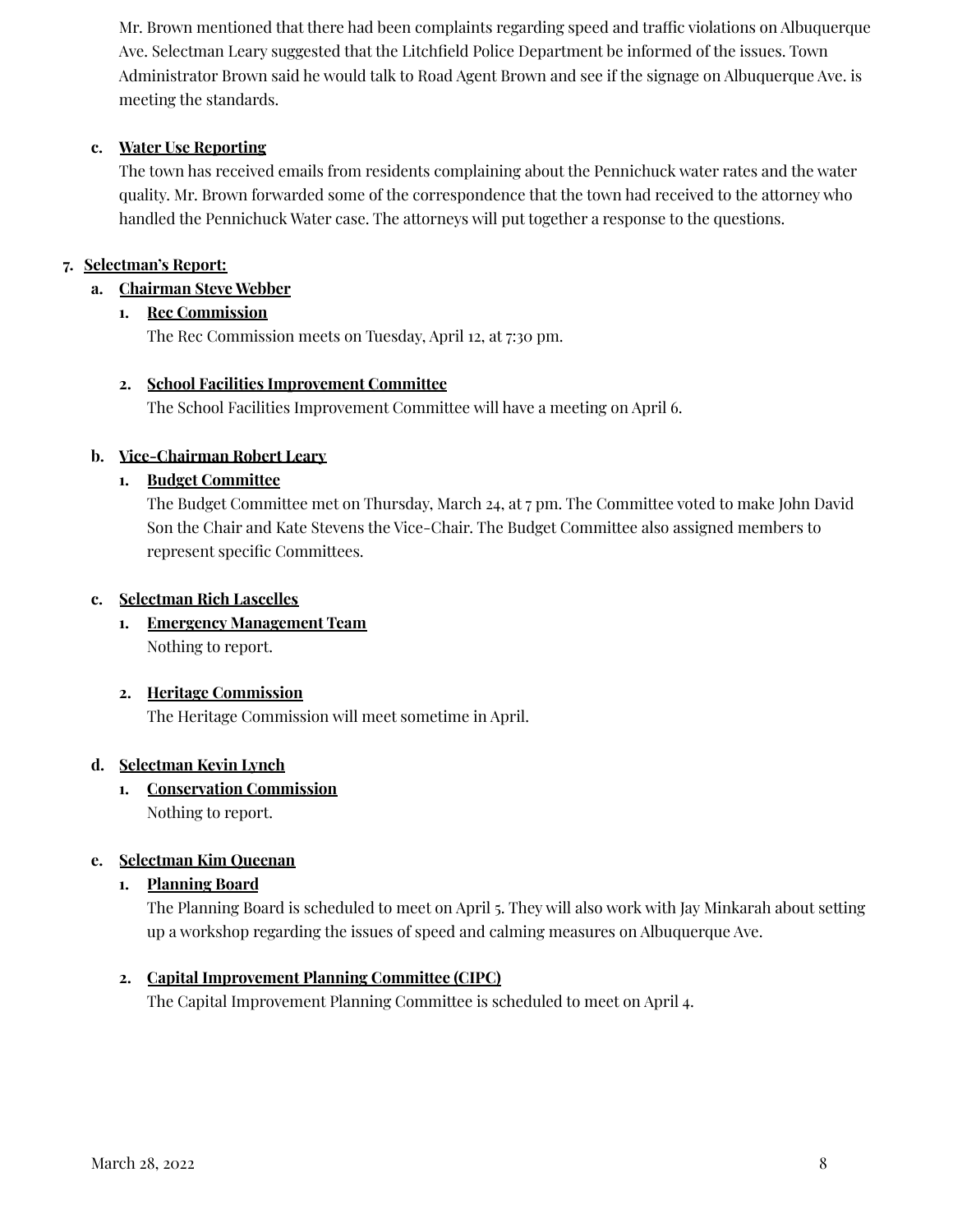## **3. Nashua Regional Planning Commission (NRPC)**

The NRPC had its quarterly Commissioners meeting on March 16. There will be an update at the next Select Board meeting.

#### **G. Items Removed From Consent:**

**1.** None

#### **H. Non-Public:**

Chairman Steven Webber mentioned that the Board would be entering Non-Public Session under RSA §91-A:3. II(a) - Dismissal, Promotion, or Compensation of Any Public Employee. He asked for a motion to enter Non-Public at 8:20 pm.

| <b>Motion:</b> | (Selectman R. Lascelles / Selectman K. Queenan) So moved. |  |  |
|----------------|-----------------------------------------------------------|--|--|
|                |                                                           |  |  |

**Discussion:** None

#### **Roll Call:**

- 1. Selectman S. Webber Yes
- 2. Selectman R. Leary Yes
- 3. Selectman R. Lascelles Yes
- 4. Selectman K. Lynch Yes
- 5. Selectman K. Queenan Yes

**Vote:** (5-0-0) The motion carried.

#### **I. Reconvene:**

**Motion:** (Selectman R. Leary / Selectman K. Lynch) motioned to adjourn the Non-Public Session at 10:22 pm. **Discussion:** None

**Vote:** (5-0-0) The motion carried.

#### **J. Adjournment:**

**Motion:** (Selectman R. Leary / Selectman K. Lynch) motioned to adjourn the Public Session at 10:22 pm. **Discussion:** None

**Vote:** (5-0-0) The motion carried.

Respectfully Submitted, Matthew Sullivan BOS Recording Secretary